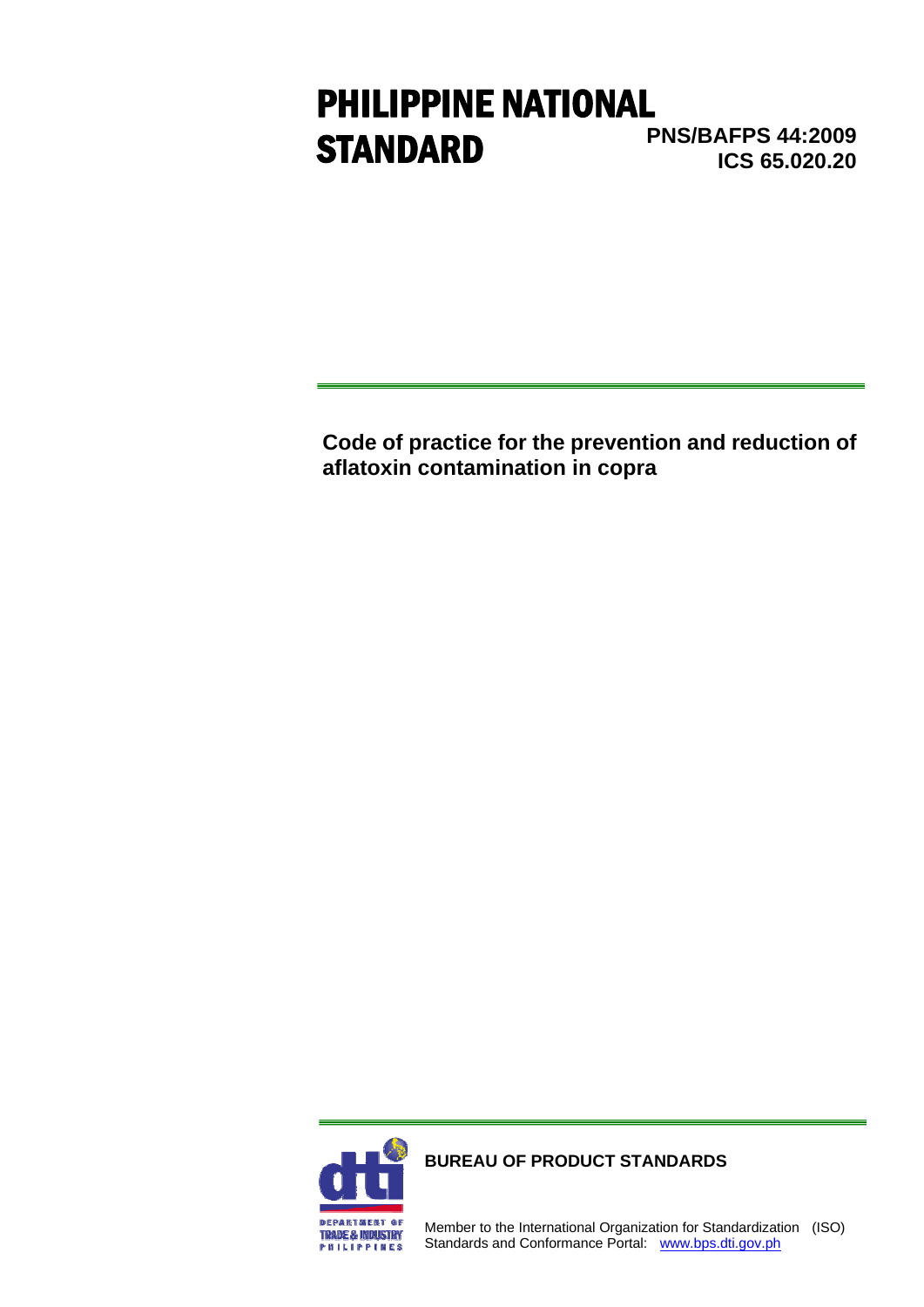#### **Foreword**

The formulation of the Philippine National Standard (PNS) Code of practice for the prevention and reduction of aflatoxin contamination in copra was an offshoot of the request of the Philippine Coconut Authority (PCA) to the Bureau of Agriculture and Fisheries Product Standards (BAFPS). It aimed to provide uniform guidance for all copra stakeholders in an attempt to control and manage contamination by various mycotoxins, specifically aflatoxins and at the same time, serve as basis for compliance to Good Agricultural Practices (GAP) for Copra. It also provides direction consistent to the stringent requirements of developed countries especially in the European Union which is the major importer of Philippine coconut products. Most importantly, this standard is intended to provide guidance to all persons involved in producing and handling copra for entry into local and international trade intended for human and animal consumption.

The PNS Code of practice for the prevention and reduction of aflatoxin contamination in copra was prepared by the Technical Working Group (TWG) created per Special Order No. 257 series of 2008. Prior to development of this standard, series of technical reviews and public consultations were conducted to gather inputs from different copra stakeholders. The draft standard was presented in the identified major copra producing/trading/processing areas particularly in Regions 11, 10 and Region 4B in collaboration with the coconut industry and the regional field offices of the PCA and the Department of Agriculture.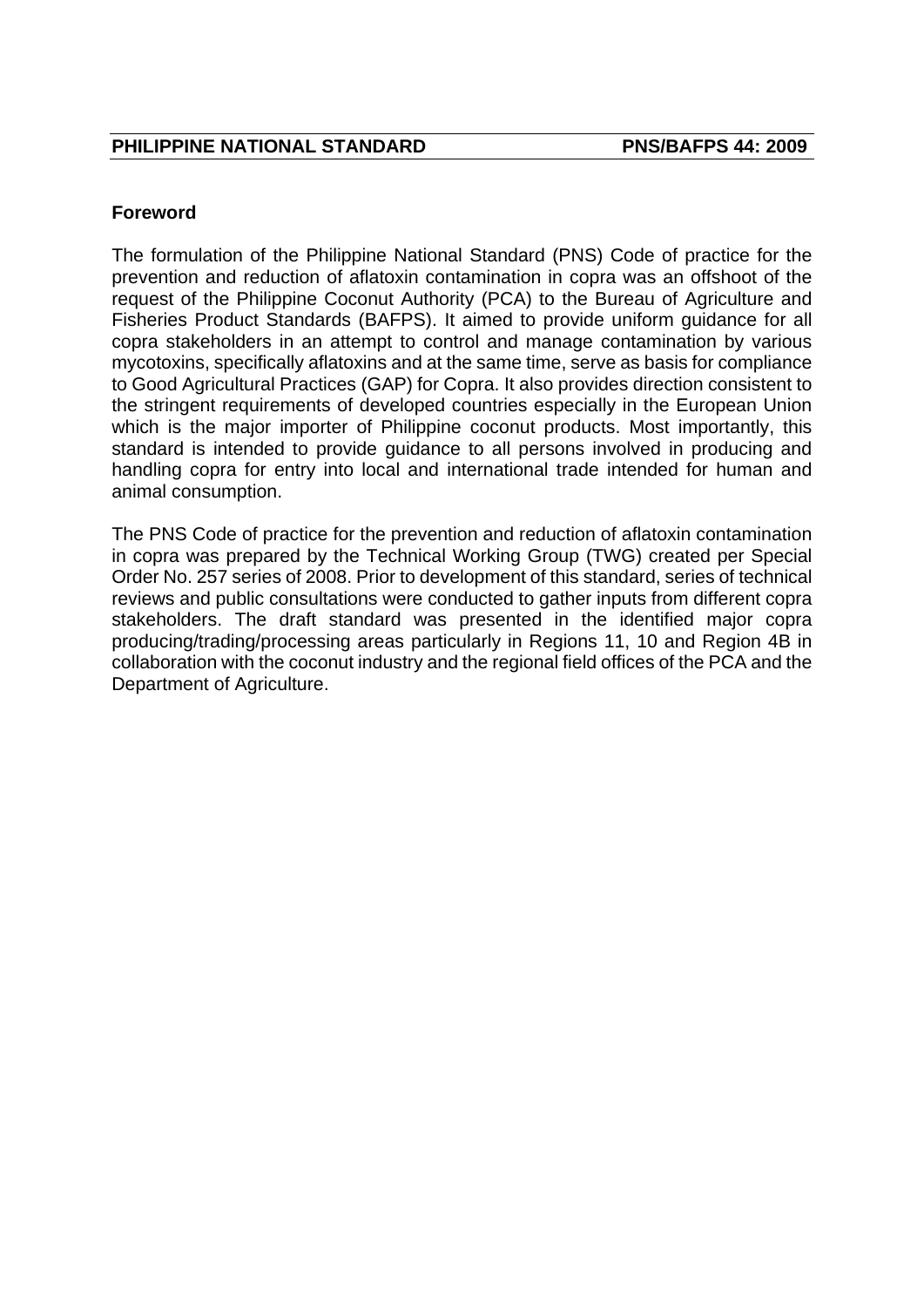**PHILIPPINE NATIONAL STANDARD PNS/BAFPS 44: 2009** 

# **Code of practice for the prevention and reduction of aflatoxin contamination in copra**

# **1 Introduction**

The code of practice for the prevention and reduction of aflatoxin contamination in copra will provide uniform guidance for all copra stakeholders in an attempt to control and manage contamination by various mycotoxins, specifically aflatoxins and at the same time, serve as basis for compliance to good agricultural practices (GAP) for copra. This document will provide adequate measures to manage aflatoxin contamination in the supply chain following the framework of farm-to-table approach of food safety. Among the identified mycotoxins, the aflatoxin has been identified by the World Health Organization (WHO) as a significant source of food borne illnesses. Due to the serious effects of aflatoxin, many countries had established regulations in food and feed to safeguard human and animal health.

## **2 Scope**

This document is intended to provide guidance to all persons involved in producing and handling copra for entry into local and international trade intended for human and animal consumption. This code constitutes an on-farm production to on-farm/off-farm storage. This code of practice recommends measures that shall be implemented by all persons who have the responsibility of assuring that copra for food and feed are safe from aflatoxin contamination.

#### **3 References**

The titles of the standard publications and other references of this standard are listed on the inside back cover.

#### **4 Definitions**

# **4.1**

#### **aflatoxin**

a group of toxic compounds generally produced by strains of the fungi, Aspergillus flavus and Aspergillus parasiticus on suitable hosts/substrates such as copra, corn, peanut and other oilseeds which cause severe human and animal diseases

# **4.2**

# **aflatoxin related mold (ARM)**

copra grades based on the presence of yellowgreen mold together with penetrating mold

# **4.3**

# **coconut**

the fruit of the coconut palm, scientifically known as Cocos nucifera Linn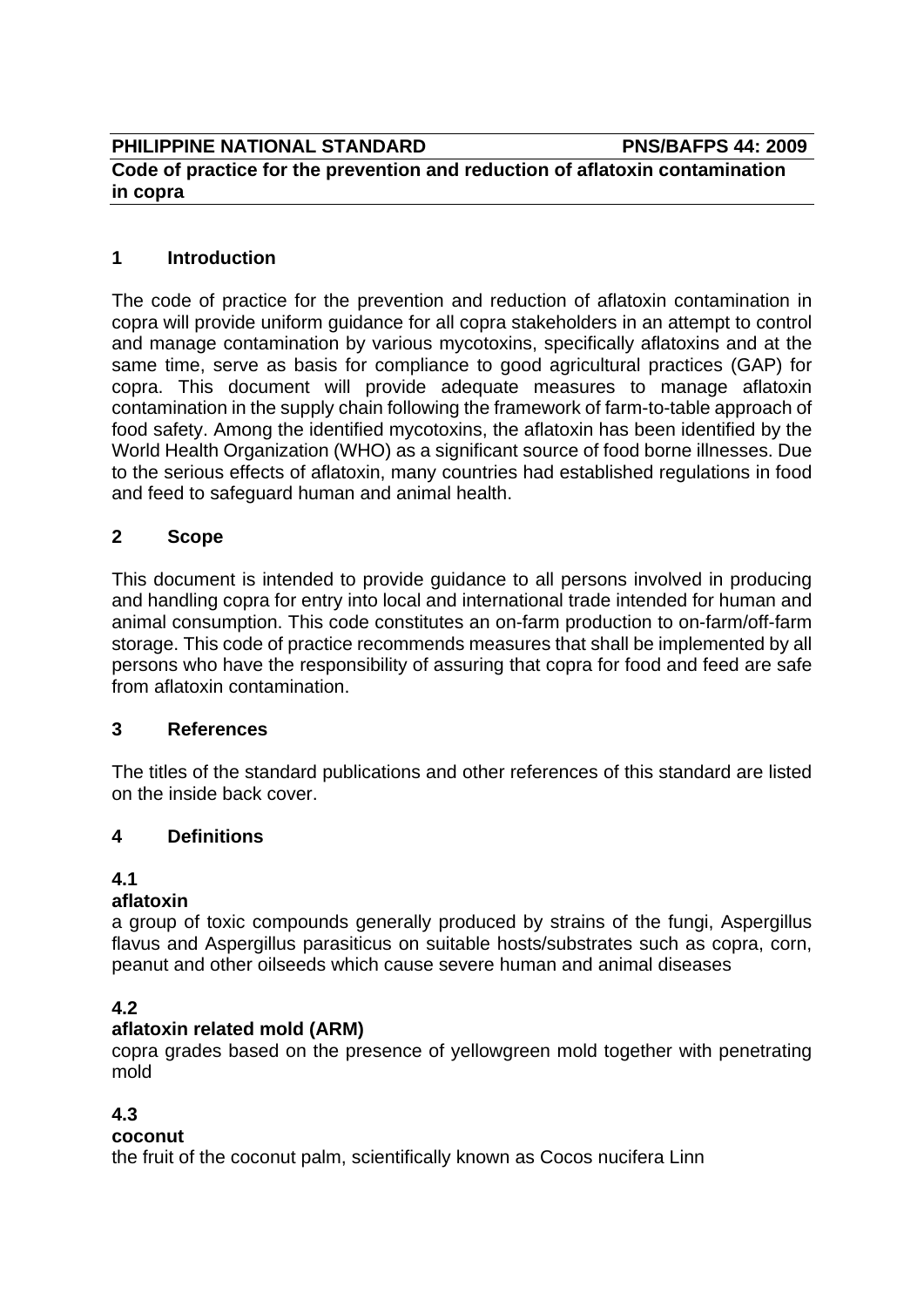# **4.4 copra**

dried meat (kernel) of a coconut which serves as basic raw material for the extraction of coconut oil.

# **4.5**

## **moisture content (MC)**

the amount of moisture (water) in the copra expressed in percent (%)

# **5 Recommended practices based on good agricultural practices for coconut production**

## **5.1 Harvesting and postharvest operations**

## **5.1.1 Harvesting practices**

**5.1.1.1** In order to obtain good quality copra, gather only mature coconuts which are approximately 11 ½ to 12months old.

**5.1.1.2** Harvest mature coconuts at least every 45 days interval.

**5.1.1.3** Avoid putting newlyharvested coconuts in a moist soil to prevent pest proliferation and subsequent germination.

## **5.1.2 Seasoning**

**5.1.2.1** In case immature coconuts (segundas or terceras) are harvested, season them from two to four weeks after harvesting. Immature coconuts are generally green with small brown patches. Seasoning lessens the production of 'copra goma' which lessens the quality of copra.

# **5.1.3 Husking and splitting**

**5.1.3.1** Use clean tools, equipment and materials during husking and splitting of coconuts to avoid direct microbial contamination.

**5.1.3.2** Perform husking and splitting operations in a clean and dry area or cemented floors if possible to avoid contamination.

**5.1.3.3** If splitting is not being carriedout immediately after husking, cover the husked coconuts with husk, leaves or fronds to prevent cracking due to direct heat of the sun. Cracks or openings provide entry points of insects and other organisms which initiate meat spoilage.

**5.1.3.4** Gather newlysplit coconuts in a clean and dry pavement or in a relatively drier area using appropriate underlays to protect from direct contact with soil.

**5.1.3.5** Use clean suitable containers or baskets to gather split nuts.

**5.1.3.6** Sortout and discard coconuts that show visible signs and symptoms of insect or microbial damage.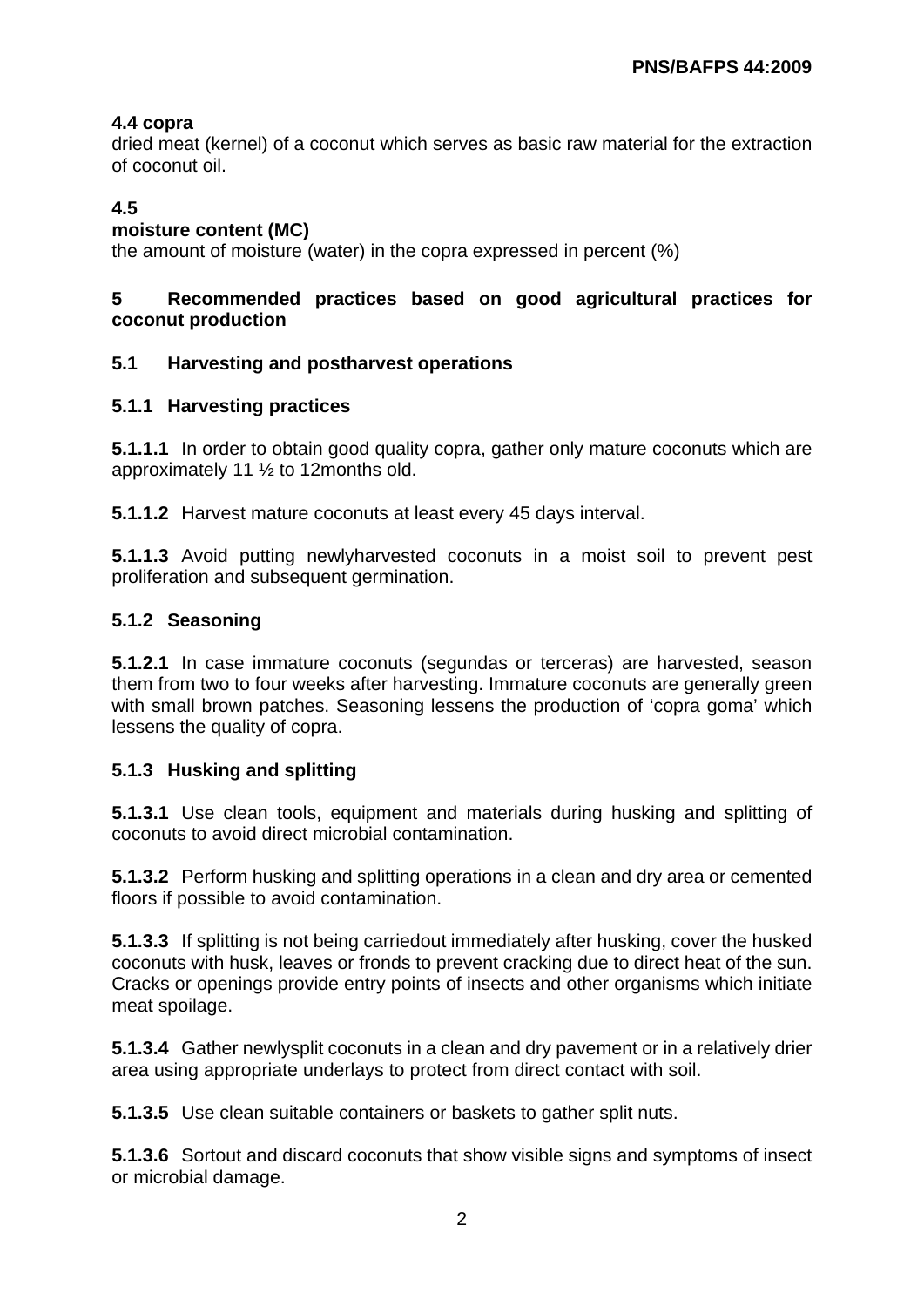**5.1.3.7** Discarded coconuts should be disposed properly in a compost pit away from the production, drying and storage areas.

# **Drying**

**5.1.3.8** Drying must start within four hours after splitting.

**5.1.3.9** When utilizing solar radiation for drying, it is recommended that coconut splitting operation be done early in the morning and immediately dry them in a clean pavement with appropriate underlays. Fungal growth will set in on the meat surface when drying is delayed.

**5.1.3.10** For efficient drying of copra, follow the recommended standard operating procedure (RSOP) of copra dryers. Hot air dryer produces high quality grade copra (Grade 1).

**5.1.3.11** When using 'tapahan' for drying, use dry combustible farm waste materials as fuel. Regulate the fuel feeding to prevent overheating which will likely affect the quality of the meat.

**5.1.3.12** Avoid mixing dried copra with wet or undried copra or any foreign matter.

**5.1.3.13** As a general rule, dry the copra to at least 12 % MC.

#### **5.1.4 Packing/bagging, storing and transport**

**5.1.4.1** Before packing or bagging, sortout copra that shows visible signs of copra 'goma', and symptoms of insect or microbial damage.

**5.1.4.2** Allow copra to cooloff before bagging for storage.

**5.1.4.3** Ensure that copra meat has been dried uniformly to 12 % MC. This can be determined by the Brown-Duvel or Oven Dry Method. The measurement of the moisture content of the copra shall be determined from a representative sample randomly taken from the whole batch (refer to PNS copra).

**5.1.4.4** Use clean and suitable containers for the copra.

**5.1.4.5** The copra shall be moved to a suitable storage or processing area as soon as possible after drying.

**5.1.4.6** When storing loose or unsacked copra, make sure that the product is stored in a clean, dry and well-ventilated bodega. For bagged copra, observe uniform piling inside the warehouse to allow good ventilation.

**5.1.4.7** Avoid copra moisture accumulation during storing and transport by using appropriate covering for the container. Copra to be transported shall be properly stacked in pallets inside the transport vehicle and covered with tarpaulin sheets.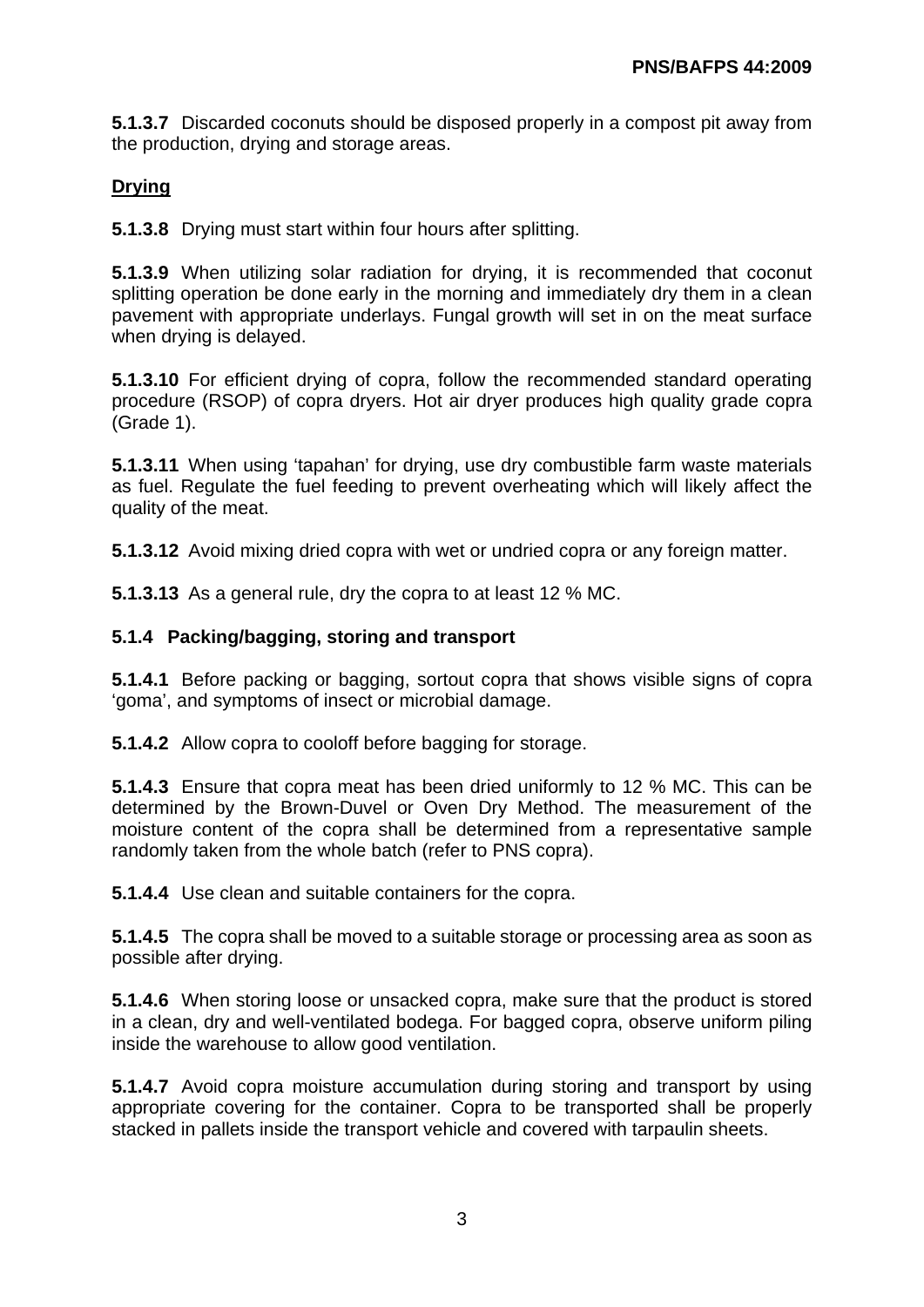**5.1.4.8** The storage structure shall be made of durable materials and shall be able to withstand strong winds, rain and earthquakes. It shall be situated in areas where there is no flooding. The design of the warehouse should meet the following minimum requirements namely:

- a. prevent rewetting of copra;
- b. prevent entry of insects, birds and rodents; and
- c. provide good ventilation to the stored copra.

**5.1.4.9** Avoid mixing newlydelivered copra from those previously stored. Copra with more than 12 % MC should be re-dried immediately.

**5.1.4.10** During storage, follow the first-in- firstout (FIFO) principle.

**5.1.4.11** The MC of copra shall be maintained at 6 % to 7 % at all times in storage to prevent the growth of *A. flavus* and/or *A. parasiticus*.

**5.1.4.12** Maintain cleanliness at all times to prevent insect and rodent infestation.

**5.1.4.13** Periodically measure the temperature of the stored copra during storage. A temperature rise may indicate microbial growth and/or insect infestation. Visually check copra for evidence of mold growth and separate the infected portion. Subject infected samples for aflatoxin analysis, if possible.

## **6 Record keeping and documentation**

**6.1** Document all activities in the production, harvesting and postharvest operations including the environmental conditions during each activity.

**6.2** For the purpose of identification and traceability, the date of collection/delivery of copra in bulk or in bags from different origins shall be handled separately and kept separated, until the final processing and packaging.

#### **7 General recommendation**

**7.1** All personnel involved in copra production shall be regularly trained for proper personal hygienic and sanitary practices that must be implemented at all stages of production.

**7.2** National and local government as well as nongovernment organizations (NGOs), trade associations and cooperatives shall provide basic education and information updates on the hazards associated with aflatoxin contamination to the stakeholders involved in the copra production chain.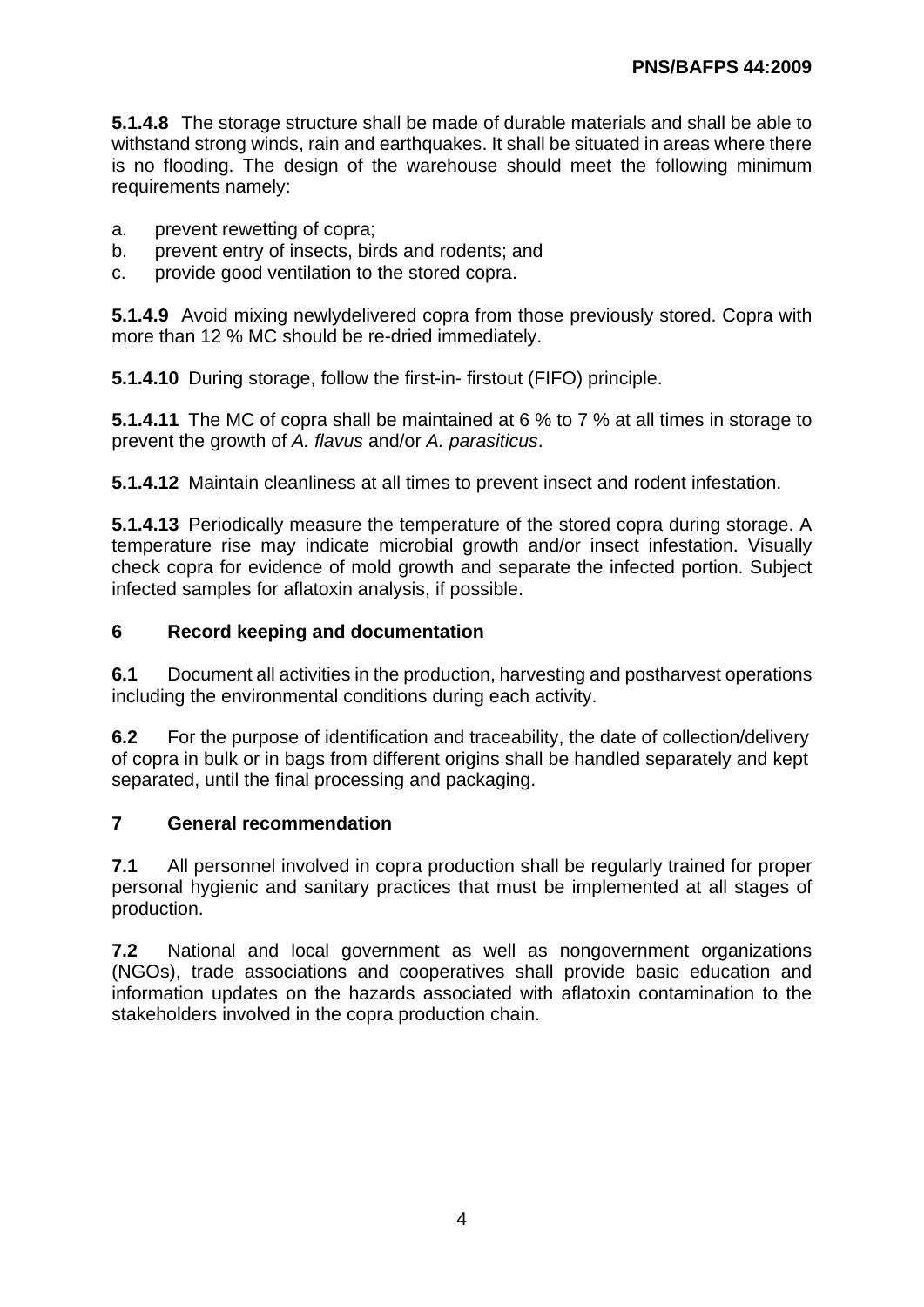#### **References PNS/BAFPS 44:2009**

The following referenced documents are indispensable for the application of this document. For dated references, only the edition cited applies. For undated references, the latest edition of the referenced document (including any amendments) applies.

Codex Alimentarius Commission. Code of Practice for the Prevention and Reduction of Aflatoxin Contamination in Peanuts. CAC/RCP 55 2004. 7 p.

Codex Alimentarius Commission. Code of Practice for the Prevention and Reduction of Aflatoxin Contamination in Tree uts. CAC/RCP 59 2005, Rev. 1 2006. 9 p.

Codex Alimentarius Commission. Code of Practice for the Prevention and Reduction of Mycotoxin Contamination in Cereals, Including Annexes on Ochratoxin A, Zearalenone, Fumunisins and Tricothecenes . CAC/RCP 51 2003. 8 p.

Copra Classification Standards in Philippines, India, and Papua New Guinea. Accessed from FoodMarket Exchange.com: http://www.foodmarketexchange.com/ datacenter/product/fruit/coconut.... Accessed on January 09, 2008. 2 p.

Department of AgricultureBureau of Agriculture and Fisheries Product Standards (DA-BAFPS). 2007. Philippine National Standard (PNS) for the Code of Practice for the Prevention of Aflatoxin Contamination in Corn. 8 p.

Magat, S. S. 2006. Good Agricultural Practices in Coconut Production (GAP-COCONUT). Diliman, Quezon City, Metro Manila: Philippine Coconut Authority RDE Branch, Department of Agriculture, 75 p.

Philippine Coconut Authority (PCA). 1991. Revised Rules and Regulations to Implement New Copra Classification Standards (AO 01 S. 1991). Elliptical Rd. Diliman, Quezon City. 15 p.

Philippine Coconut Authority (PCA). 1991. Grades and Standards for Coconut Products. Photocopied material. Elliptical Rd. Diliman, Quezon City. 3 p.

Punchihewa, P.G. and R. N. Arancon. Undated. PostHarvest Operations in Coconut (Chapter XV Coconut). Accessed from http://www.org/inpho/content/compend/ text/ch1501.htm. Accessed on January 14, 2008. 8 p.

Punchihewa, P.G. and R. N. Arancon. Undated. PostHarvest Operations in Coconut (Chapter XV Coconut). Accessed from http://www.org/inpho/content/compend/text/ ch15.htm#TopOfPage. Accessed on January 14, 2008. 21 p.

Surigao City Government. Ordinance No. 260, Series of 2007: Regulating the Trading of Copra and Setting Standards, Guidelines and Policies. Accessed from http://www. surigaocity.gov.ph/ordinaces/business\_and \_industry/or26007pdf. 7 pp.

Thai Industrial Standard (TIS) 2692521 (1978), Standard for Copra. Accessed from FoodMarket Exchange.com.

http://www.foodmarketexchange.com/datacenter/product/fruit/coconut... Accessed on January 09, 2008. 5 p.